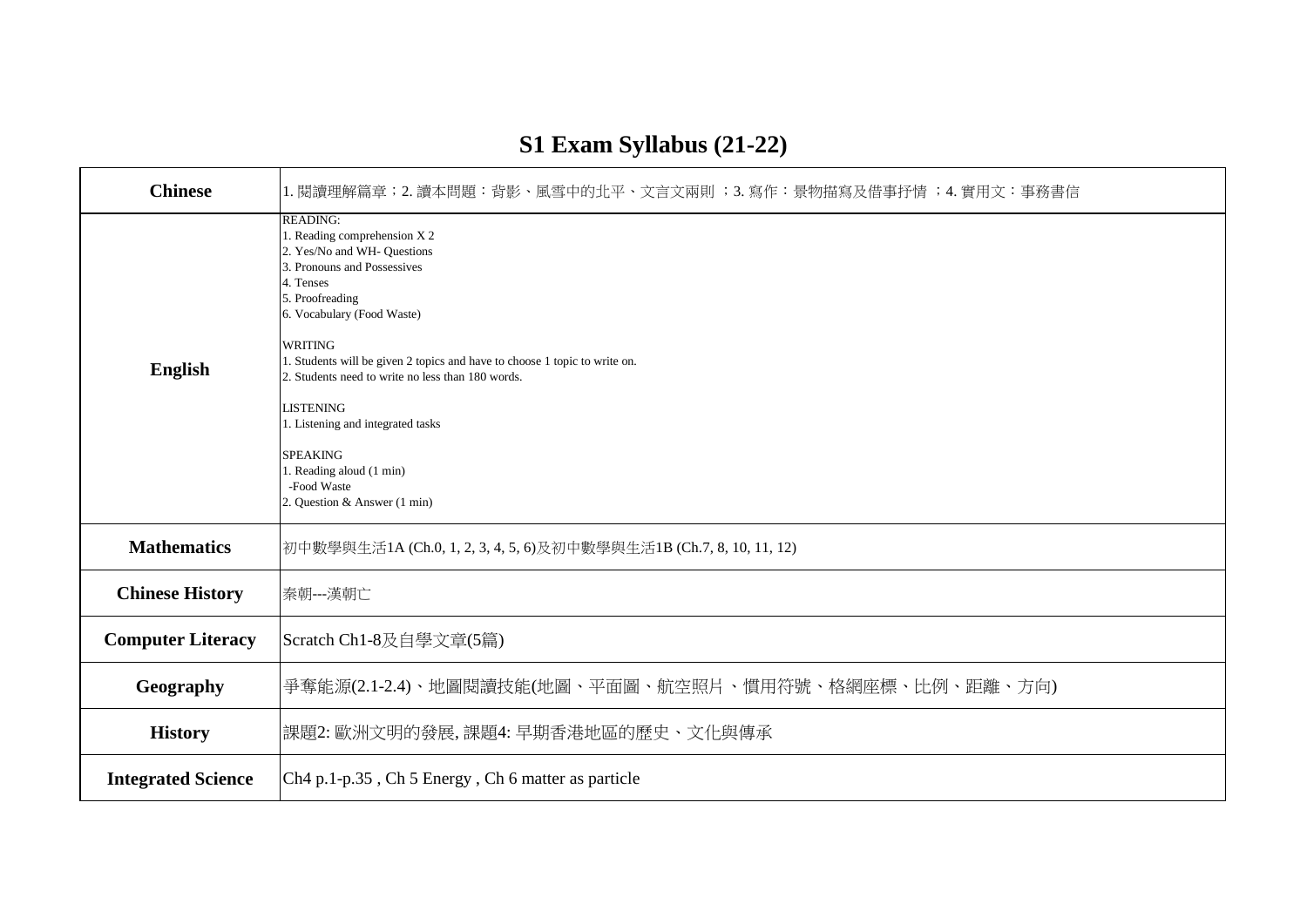| <b>Chinese</b>            | 1. 閱讀理解篇章;2. 讀本問題:愛蓮說、桃花源記、為學 ;3. 寫作:借物抒情及借事抒情 ;4. 實用文:調查報告                                                                                                                                                                                                                                                                                                                                                                                                                                                                                                                                                                                                                                                                                 |
|---------------------------|---------------------------------------------------------------------------------------------------------------------------------------------------------------------------------------------------------------------------------------------------------------------------------------------------------------------------------------------------------------------------------------------------------------------------------------------------------------------------------------------------------------------------------------------------------------------------------------------------------------------------------------------------------------------------------------------------------------------------------------------|
| <b>English</b>            | Reading:<br>1. Reading Comprehensions<br>2. Grammar<br>Connectives (Climate Change 3B P.14-16, S2 GB U17)<br>Tenses<br>Conditionals Type 0 &1 (Climate Change 3B P.8-13, S2 GB U16)<br>Reflexive pronouns (Growing Pains P.16-19)<br>Indefinite pronouns (S2 GB U5)<br>Prepositions of Place (S2 GB U8)<br>Prepositions of Time (S1 GB U12)<br>Zero Article (S2 GB U4)<br>Proofreading<br>3. Vocabulary (Climate Change, Growing Pains)<br>WRITING<br>1. Students will be given 2 topics and have to choose 1 topic to write on.<br>2. Students need to write no less than 200 words.<br><b>LISTENING</b><br>1. Listening and integrated tasks<br><b>SPEAKING</b><br>1. Individual Presentation (2 mins)<br>2. Individual Response (1 min). |
| <b>Mathematics</b>        | 初中數學與生活2A (Ch.1 - 5), 初中數學與生活2B(Ch.7 - 10) 及 中一課題                                                                                                                                                                                                                                                                                                                                                                                                                                                                                                                                                                                                                                                                                           |
| <b>Chinese History</b>    | 北魏孝文帝漢化, 隋朝,唐貞觀之治,開元之治, 安史之亂                                                                                                                                                                                                                                                                                                                                                                                                                                                                                                                                                                                                                                                                                                                |
| <b>Computer Literacy</b>  | IT05&IT15 CH1-3,Python Ch1-3及自學文章(5篇)                                                                                                                                                                                                                                                                                                                                                                                                                                                                                                                                                                                                                                                                                                       |
| Geography                 | 地圖閱讀技能 (慣用符號、方向、比例尺、距離、地勢形貌、横切面),課本: 水的煩惱 (Ch. 4.1-4.6)                                                                                                                                                                                                                                                                                                                                                                                                                                                                                                                                                                                                                                                                                     |
| <b>History</b>            | 課題6: 二上書P.102-143,<br>Topic 7: Notes-the American Revolution<br>課題8: 二下書P.206-223, P.226-229<br>課題6至8:所有工作紙                                                                                                                                                                                                                                                                                                                                                                                                                                                                                                                                                                                                                                 |
| <b>Integrated Science</b> | Ch9 Common Acids and alkalis 9.1-9.5, Ch 10 環境的察覺 (筆記), Ch11力和運動 11.1-11.7                                                                                                                                                                                                                                                                                                                                                                                                                                                                                                                                                                                                                                                                  |

# **S2 Exam Syllabus (21-22)**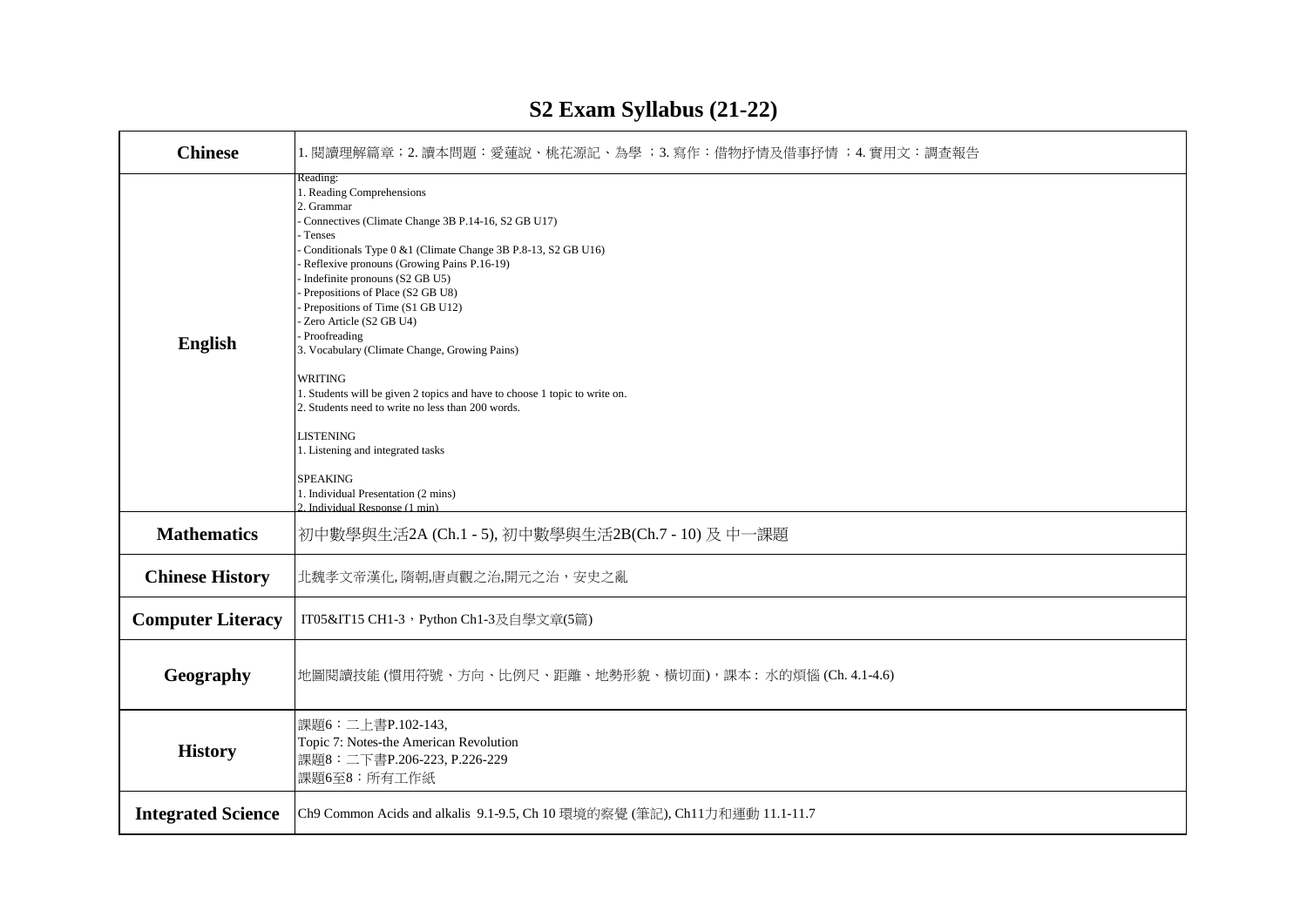| <b>Chinese</b>                     | 1. 閱讀理解篇章;2. 讀本問題:水調歌頭、天淨沙、最苦與最樂、論四端;3. 寫作:借事抒情及議論文 ;4. 實用文:報告                                                                                                                                                                                                                                                                                                                                                                                                                                          |  |
|------------------------------------|---------------------------------------------------------------------------------------------------------------------------------------------------------------------------------------------------------------------------------------------------------------------------------------------------------------------------------------------------------------------------------------------------------------------------------------------------------------------------------------------------------|--|
| <b>English</b>                     | Reading:<br>1. Reading comprehension<br>2. Gerunds and infinitives<br>3. Reported speech<br>4. Conditional sentences (Types 0 &1)<br>5. Adjectives<br>6. Modal verbs<br>7. Proofreading<br>8. Vocabulary on Workplace Communication<br>Writing: Choose one question to write at least 250 words, the choices may include:<br>1. One-sided argumentative essay<br>2. Application letter<br>3. Story writing<br>Listening: Part A Listening Tasks Part B: Integrated Tasks<br>Speaking: Group Interaction |  |
| <b>Mathematics</b>                 | 數學與生活2B (Ch.11.3), 數學與生活3A(Ch.1 - 5), 數學與生活3B(Ch.7 - 10, Ch.12) 及中一和中二課題                                                                                                                                                                                                                                                                                                                                                                                                                                |  |
| <b>Biology</b>                     | 第4課 酶和新陳代謝, 第13課人的生殖                                                                                                                                                                                                                                                                                                                                                                                                                                                                                    |  |
| <b>Chemistry</b>                   | 課本3B (13.1-13.4)、所有工作紙。                                                                                                                                                                                                                                                                                                                                                                                                                                                                                 |  |
| <b>Chinese History</b>             | 清下(洋務,甲午,維新,八國聯軍,義和團,立憲及孫中山)                                                                                                                                                                                                                                                                                                                                                                                                                                                                            |  |
| <b>Computer Literacy</b>           | IT-E1 chp1-3+ CS03 &13 CHP 2及自學文章(5篇)                                                                                                                                                                                                                                                                                                                                                                                                                                                                   |  |
| Geography                          | 與自然災害共處(單元1-3,4.1-4.3)、地圖閱讀技能(慣用符號、格網座標、比例、距離、方向、等高線圖、橫切面圖、坡度)                                                                                                                                                                                                                                                                                                                                                                                                                                          |  |
| <b>History</b>                     | 第二次世界大戰、COLD WAR                                                                                                                                                                                                                                                                                                                                                                                                                                                                                        |  |
| <b>Life and Society</b>            | 1. 核心單元14: 香港的勞工市場<br>2. 核心單元17: 中國區域經濟的發展<br>3. 核心單元27: 全球城市                                                                                                                                                                                                                                                                                                                                                                                                                                           |  |
| <b>Physics</b>                     | Ch 14.1-14.4,14.7、所有工作紙                                                                                                                                                                                                                                                                                                                                                                                                                                                                                 |  |
| <b>Economics and</b><br>Accounting | 第一至三章 (基本經濟學概念:P.2-21,26-27、生產要素(勞工)及會計部份:複式記帳法 )                                                                                                                                                                                                                                                                                                                                                                                                                                                       |  |

#### **S3 Exam Syllabus (21-22)**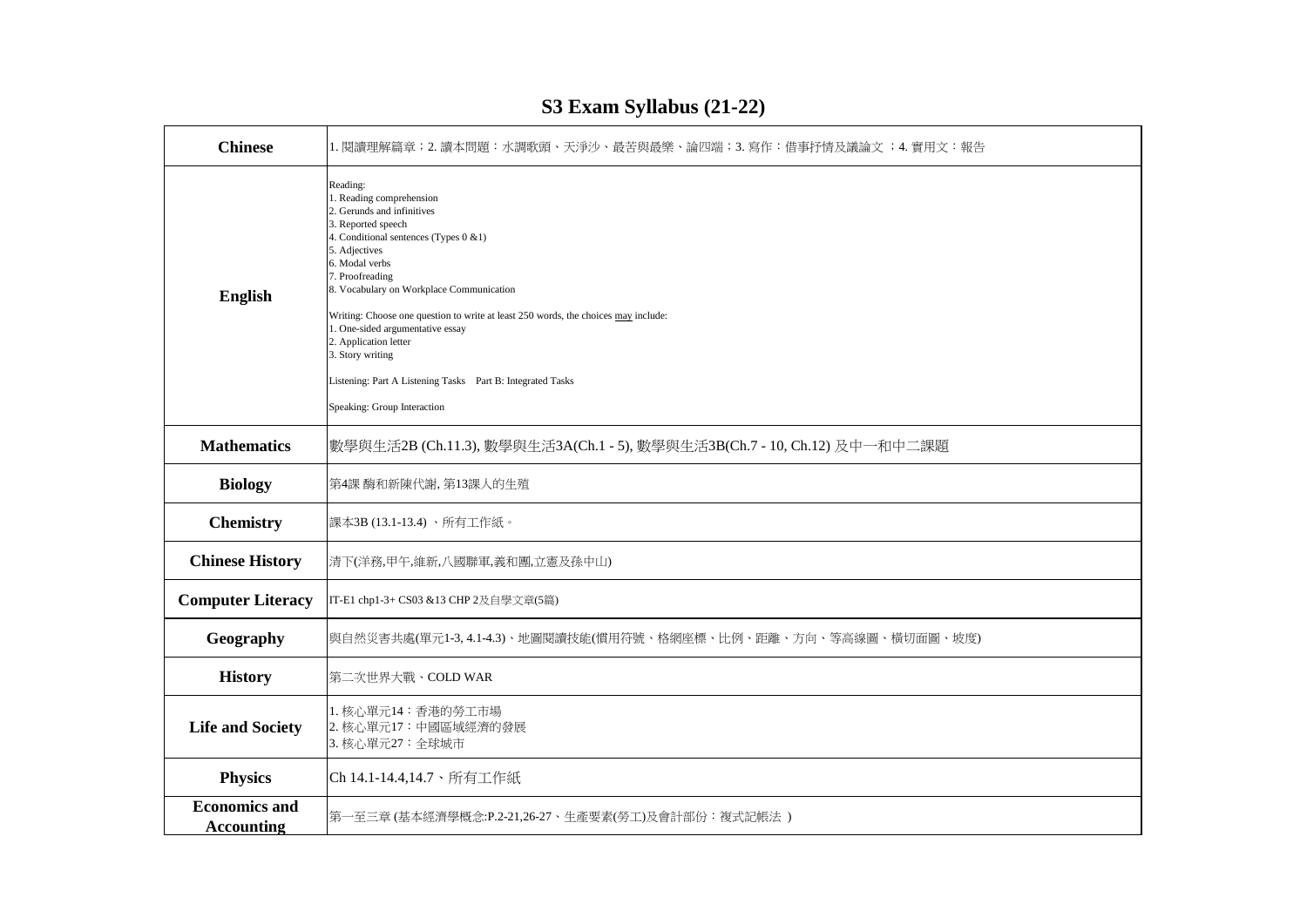## **S4 Exam Syllabus (21-22)**

| <b>Chinese</b>                                      | 卷一閱讀埋解:1)閱讀埋解扁草2-3扁(又,日) 2)課又:《廉頗閵相如列傳》(節錄)、《山居秋暝》、《月下獨酌》、《登樓》<br>《師說》;卷二寫作: 1)長文: 記敘文、描寫文(人物描寫、景物描寫)、議論文 2)實用寫作: 書信(私函、公函)、建議書、演講辭<br>工作超生                                                         |
|-----------------------------------------------------|-----------------------------------------------------------------------------------------------------------------------------------------------------------------------------------------------------|
| English                                             | Paper 1 Reading: Part A + Part B1 or B2<br>Paper 2 Writing: Part A (200 words) + Part B (300 words)<br>Paper 3 Listening: Part $A$ + Part B2 (no B1)<br>Paper 4 Speaking: Part A: Group Interaction |
| <b>Mathematics (Core)</b>                           | Junior form topics+Book 4A Ch.1,2,3,4(4.1-4.4 only),5, Book 4B Ch.6,7,9,10(except three dimensional topics: 10.5 and 10.6)                                                                          |
| <b>Mathematics (M2)</b>                             | M2 Volume 1 Chapters 0, 1, 2, 3, 4, 5.1-5.6                                                                                                                                                         |
| <b>Biology</b>                                      | 課本1A, 1B, 2 第1至14課                                                                                                                                                                                  |
| <b>Business, Accounting &amp; Financial Studies</b> | 營商環境與管理導論: Ch4-7, 基礎個人理財: Ch16-20, 會計導論: Ch 2-6                                                                                                                                                     |
| <b>Chemistry</b>                                    | Textbook 1A, 1B, 1C & 2A: Unit 1-15                                                                                                                                                                 |
| <b>Chinese History</b>                              | 周朝---元朝                                                                                                                                                                                             |
| <b>Information &amp; Communication Technology</b>   | Core Unit A Ch 1-8, Unit B & Unit C 16-18                                                                                                                                                           |
| <b>Economics</b>                                    | BK1: Ch1-5 及 BK2: CH8-14                                                                                                                                                                            |
| Geography                                           | C1:機會與風險<br>C2: 管理河流與海岸環境<br>C3:轉變中的區位<br>C4: 建設一個可持續發展的城市(4.1-4.2)                                                                                                                                 |
| <b>History</b>                                      | 第一、二次世界大戰、冷戰、戰後的經濟合作                                                                                                                                                                                |
| <b>Citizenship and Social Development</b>           | 主題一: 一國兩制下的香港<br>課題1:一國兩制的內涵和實踐<br>課題2:國家情況與國民身份認同<br>課題3:香港社會的多元文化特徵                                                                                                                               |
| <b>Physics</b>                                      | Book1 Ch 1-3 Book 2 Ch 5-12                                                                                                                                                                         |
| <b>Tourism &amp; Hospitality Studies</b>            | 旅遊導論 (Ch.1-12)                                                                                                                                                                                      |